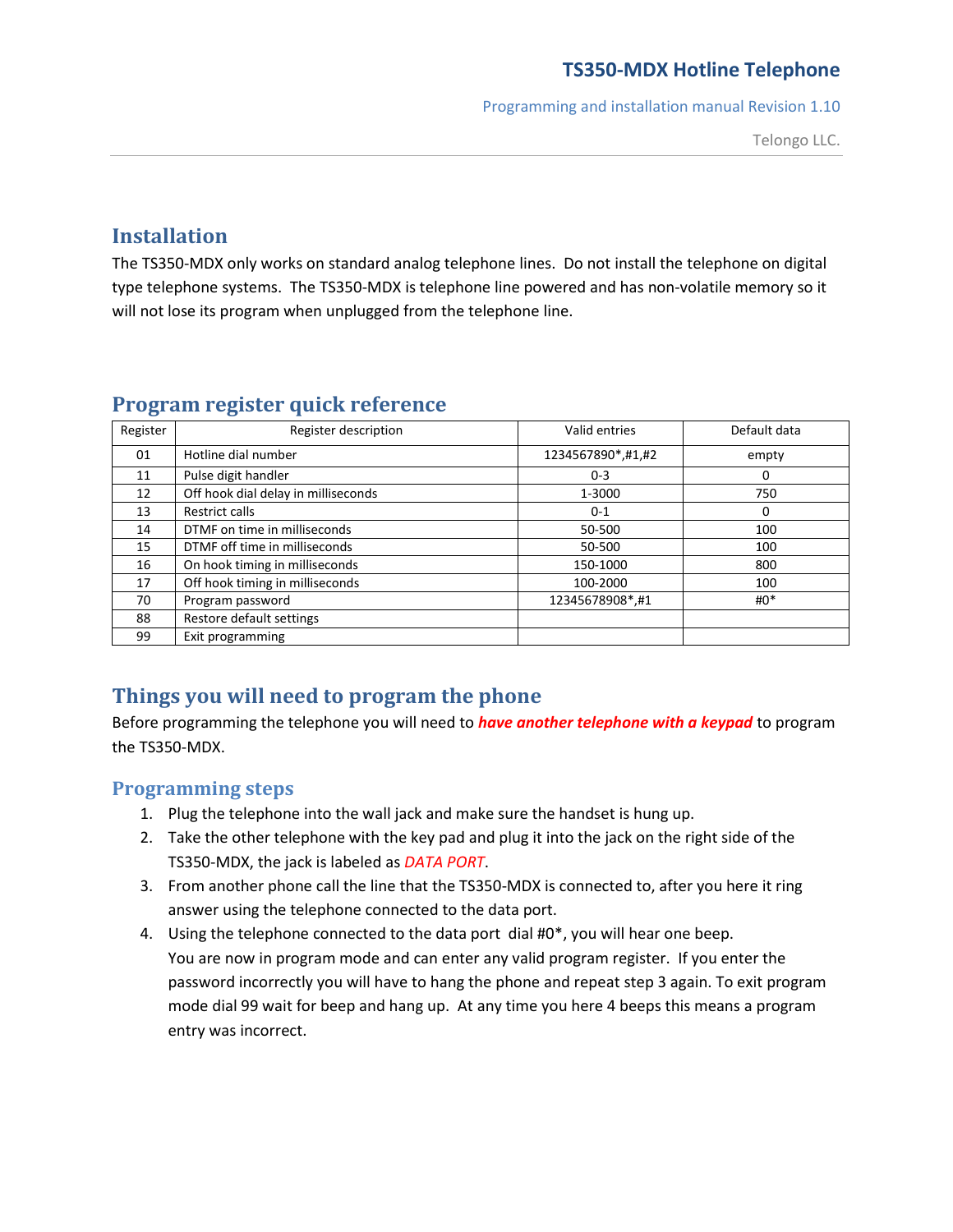Programming and installation manual Revision 1.10

Telongo LLC.

# **Programming semantics**

When programming the telephone use the following semantics: First you have to be in program, this is explained in section "*Entering program mode*".

*1. Dial register number and you will hear 1 beep .*

*2. Dial program data.*

*3. Dial ## to save register entry and you will hear 2 beeps.*

Example: 01 beep 12086391595 ## beep beep. This programs the hotline dial number with 12086391595.

#### **Special character entries for dial out registers**

 $#1 = #$ 

#2 = 500ms pause.

In the following registers you can use the all of the above special character entries: 01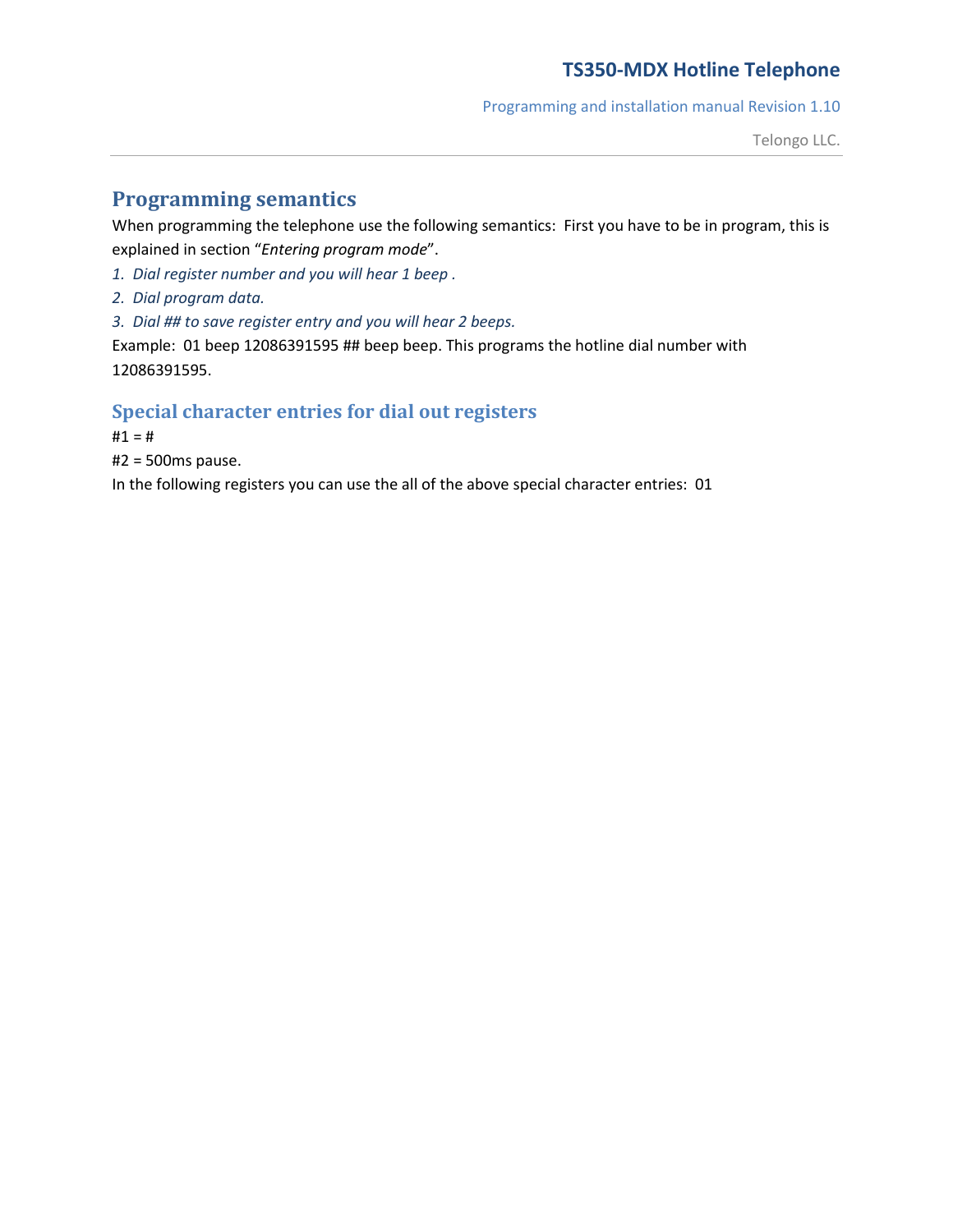Programming and installation manual Revision 1.10

#### **Register 01 Hotline dial number**

When this register is programmed with a number the telephone will dial it automatically when the telephone handset is taken off hook.

Scenario: You want the telephone to dial 208-639-1595 when the phone goes off hook. How to:

- 1. 01 beep
- 2. 2086391595
- 3. ## beep beep

Scenario: You want the remove the hotline number you just put in. How to:

- 1. 01 beep
- 2. ## beep beep

### **Register 11 Pulse digit handler**

With this register you can tell the telephone how to handle pulse digits when received. Valid Entries:

- 0 = Process normally
- $1 =$  Ignore
- 2 = Restrict
- 3 = Dial out again as DTMF

Scenario: You want to use the telephone as a pulse to tone convertor. How to:

- 1. 11 beep
- 2. 3
- 3. ## beep beep

### **Register 12 Off hook dial delay in milliseconds**

This register comes into play when using the Hotline dial feature. This register determines the delay from when the phone goes off hook to when it dials the hotline number.

Scenario: You want the telephone to delay 2000 milliseconds (2 seconds) before dialing hotline number.

How to:

- 1. 12 beep
- 2. 2000
- 3. ## beep beep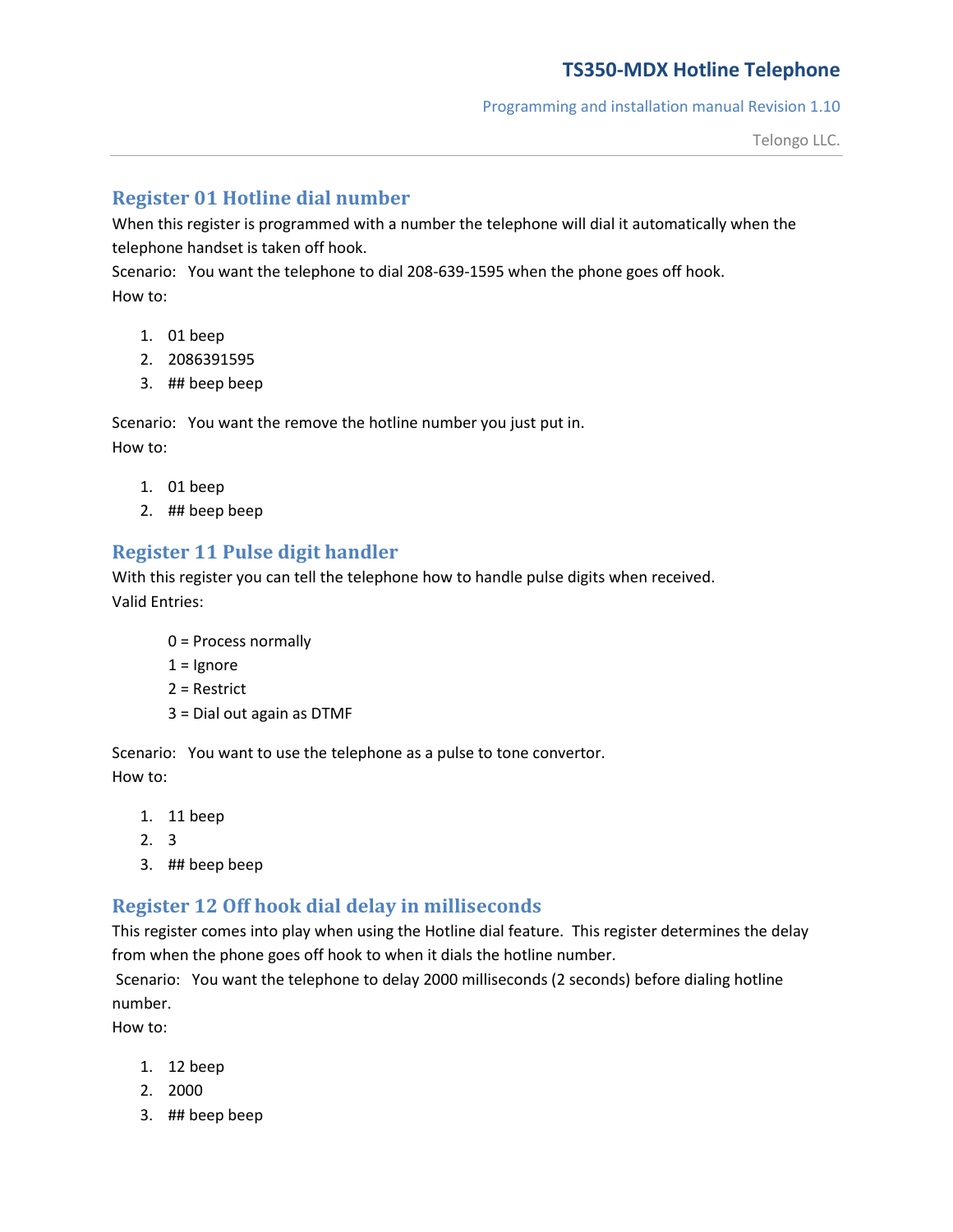Programming and installation manual Revision 1.10

Telongo LLC.

### **Register 13 Call Restrict Mode**

With this register you can instruct the telephone to restrict all outgoing calls. Valid Entries:

- 0 = Allow outgoing calls
- 1 = Restrict outgoing calls

Scenario: You want the telephone to restrict all calls. How to:

- 1. 13 beep
- 2. 1
- 3. ## beep beep

#### **Register 14 Dtmf on time in milliseconds**

This sets the duration of the dtmf tone of each digit the telephone dials. Scenario: You want the dtmf tone on time to be 50 milliseconds. How to:

- 1. 14 beep
- 2. 50
- 3. ## beep beep

### **Register 15 Dtmf off time in milliseconds**

This sets the duration of the silence period between each dtmf tone the telephone dials. Scenario: You want the dtmf tone off time to be 50 milliseconds. How to:

- 1. 15 beep
- 2. 50
- 3. ## beep beep

#### **Register 16 On hook timing in milliseconds**

When the telephone receiver is placed on hook the telephone waits this amount of time before resetting for a new call.

Scenario: You want the on hook time to be 1000 milliseconds (1 second) How to:

- 1. 16 beep
- 2. 1000
- 3. ## beep beep
- 4.